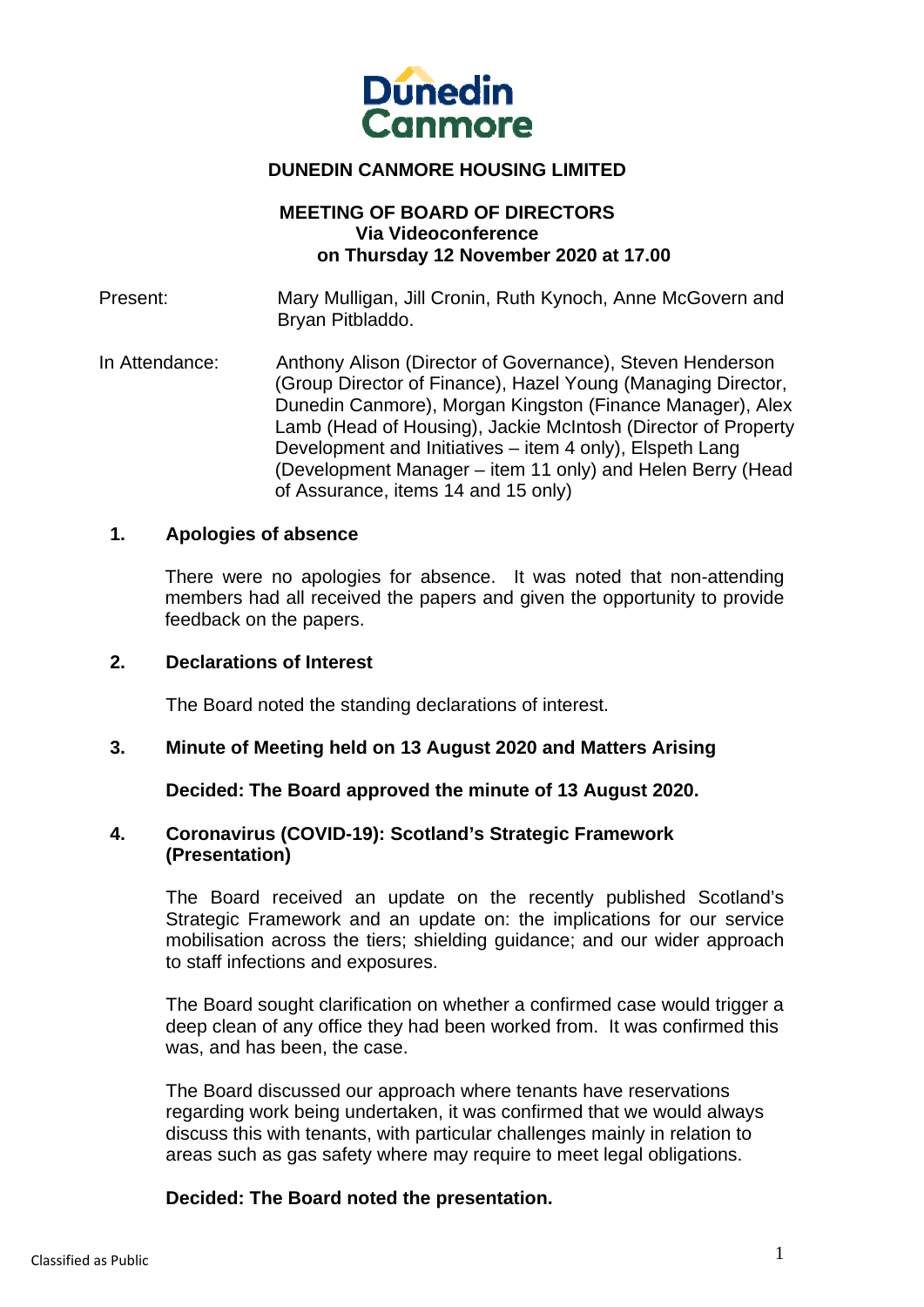# **5. Staff survey during lockdown, summer 2020**

The Board received an update on the results of the survey held in the summer to understand the staff experience during the first four months of lockdown and how we are using the feedback to shape our future ways of working. It was explained that feedback within Dunedin Canmore reflected the broad themes from across the wider group.

The Board considered the feedback and discussed how we continue to receive feedback from staff. It was explained that we would soon be commencing consultation with staff on our new operating model and our new way of working. The Board sought clarification trade unions would be engaged as part of the consultation. It was confirmed this was the case.

The Board recognised that the operating context continues to remain dynamic and as such we continue to engage with our staff on an ongoing basis.

### **Decided: The Board noted the contents of the report.**

### **6. [redacted]**

### **7. Dunedin Canmore Strategy 2021-26**

The Board were provided with a summary of the strategy session held by the Board and the associated updates to our 2021-26 strategy, *Your Home, Your Community and Your Future.* The Board discussed the updates and agreed they reflected the workshop discussions.

The Board were also updated on the engagement plan. The Board noted the need to ensure our launch takes cognisance of our wider operating environment.

#### **Decided: The Board**

**1) noted the feedback from the Board strategy workshops;** 

**2) agreed to the updated Dunedin Canmore Strategy;** *Your Home, Your Community, Your Future,* **and** 

**3) noted the proposed approach to staff, customer and stakeholder engagement** 

#### **8. 2021 RSL Rent Setting**

The Board received a presentation setting out the key elements of our affordability and comparability analysis and the proposals for consultation.

The Board discussed the proposals at length, in particular how we take into account affordability and comparability. the Board further discussed demand patterns across out stock profile relative to the affordability and comparability analysis.

The Board discussed at length the potential for variations in our approach, the financial implications of ay variation and the risk to the future sustainability of rent levels in areas where affordability could be an issue.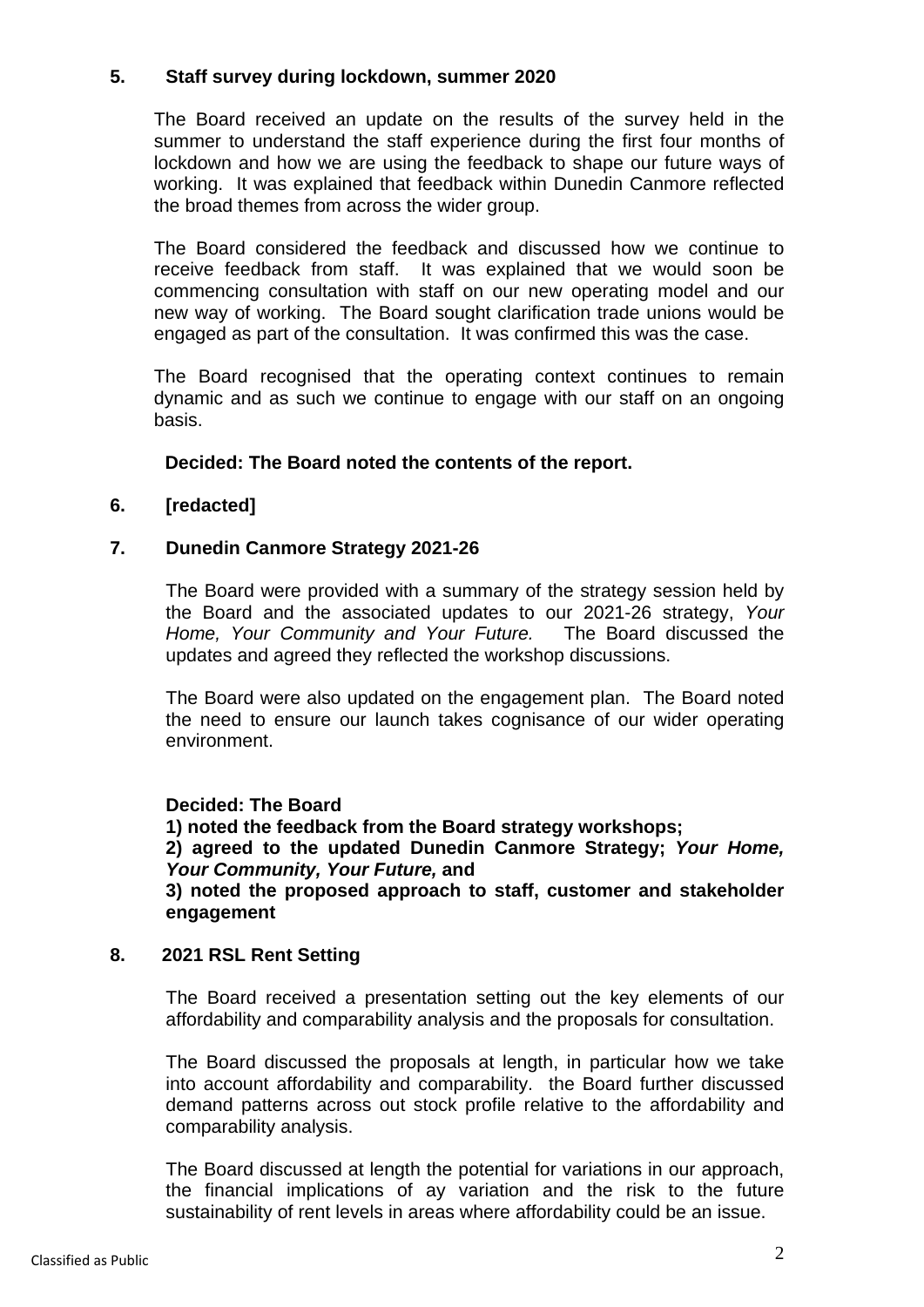Following discussion, the Board agreed that it wished to consult all tenants on the same base level and that agreement be sought from the Group Board to do so outwith the currently agreed parameters.

# **Decided: The Board:**

- **1) agreed to seek Group Board agreement to consult all tenants on a rent increase of 1.7% with the option given for 2.2.%; and**
- **2) Agreed to consult former Barony tenants on a 2% increase in line with the ballot commitments**

# **9. A) Business and remobilisation update**

The Board received an update on the status of our services under our remobilisation framework.

The Board welcomed the continued focus on delivering the best service we can within the constraints currently in place.

# **Decided: The Board noted the update.**

# **9. B) Building compliance update**

The Board received an update on our building compliance activity, in particular in relation to Legionella prevention and water management.

The Board welcomed the full compliance in relation to gas safety.

**Decided: The Board noted the contents of the report agreed the proposed approach to compliance related works.** 

# **10. Delivery Plan 2020/21 and performance update**

The Board received an update on performance for the year to date and the phased approach to targets in areas where activity has been constrained due to government restrictions.

The Board considered performance, recognising the impact of the restraints in areas such as letting. It was agreed that our targets should reflect the operating context within which we are delivering our services.

### **Decided: The Board approved the phased targets and delivery plan for 2020/21.**

# **11. Development programme- proposed additions**

The Board received an update on projects where an opportunity has arisen to expand our 5-year development programme. It was confirmed that if added, the projects would remain subject to detailed project approval by the Group Development Committee.

The Board considered both projects, the projected demand for the locations and the wider mix they are contained within. The Board agreed the projects were consistent with our strategy and support our objective to increase supply of high quality, affordable homes.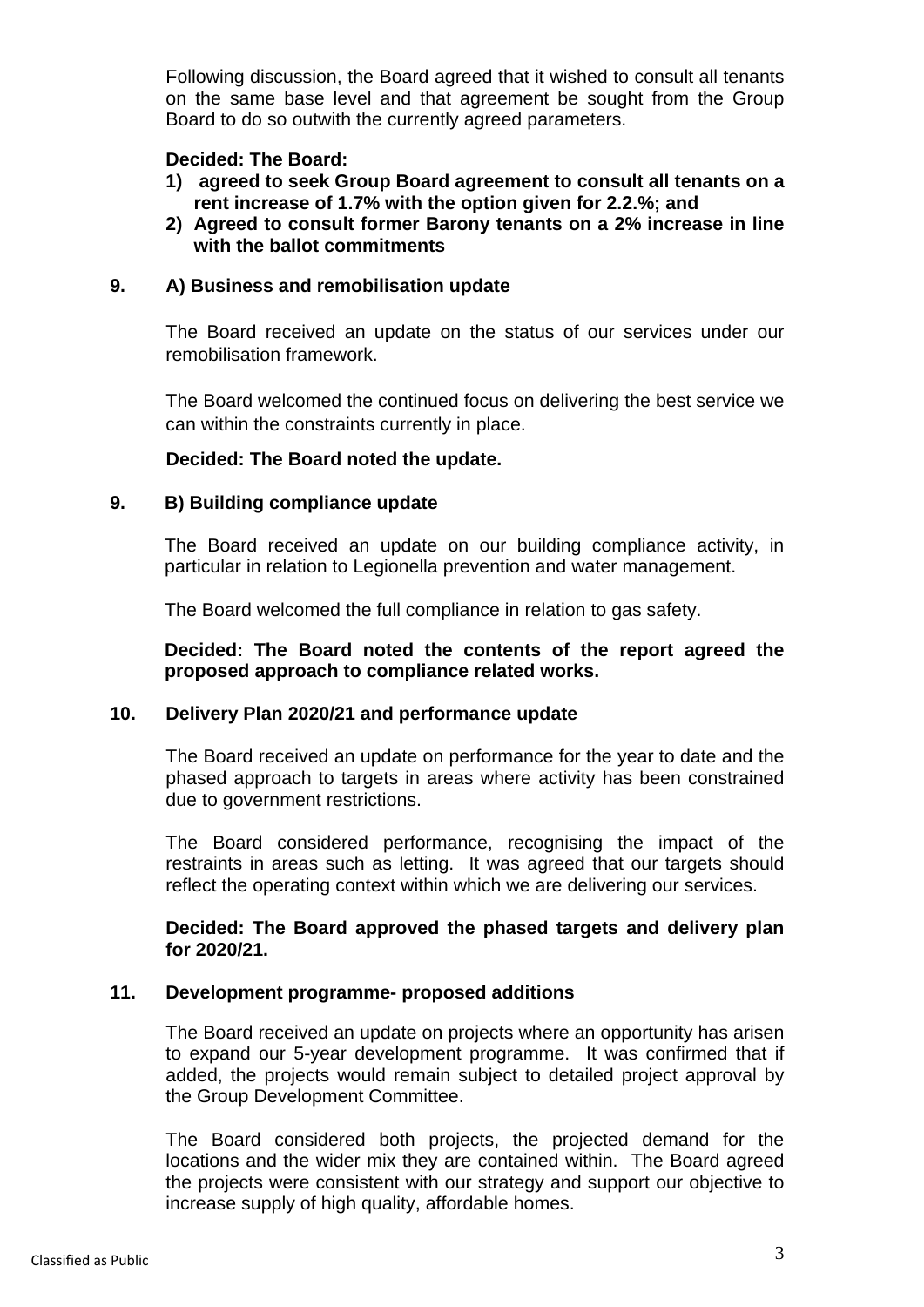## **A) New Build: Rowanbank, Edinburgh**

### **Decided: The Board**

**1) agreed that the Rowanbank project to be added to our 5-year development programme; and** 

**2) noted that the project will be subject to the standard Group Development Committee project approval** 

### **B) New Build Project: Nursery East, Penicuik**

#### **Decided: The Board**

**1) agreed that the Penicuik project be added to our 5-year development programme; and** 

**2) noted that the project will be subject to the standard Group Development Committee project approval** 

**C) New Build: Roslin Phase 1** 

### **Decided: The Board**

**1) agreed that the Roslin project to be added to our 5-year development programme;** 

**2) noted that the project will be subject to the standard Group Development Committee project approval**

#### **12. Finance update**

The Board received an overview of the management accounts for the period to 30 September 2020.

The Board discussed financial performance, the impact of the pandemic on performance relative to our budget and the forecast for the remainder of the year.

## **Decided: The Board noted the management accounts for the period to 30 September 2020.**

#### **13. Governance update**

The Board were updated on a range of governance related matters including recruitment and succession planning; Annual Assurance Statement; updated Group IRR rates; and disposal of ex Barony property.

 The Board considered the updates, noting that our Annual Assurance Statement reflected the impact of the pandemic on our succession planning.